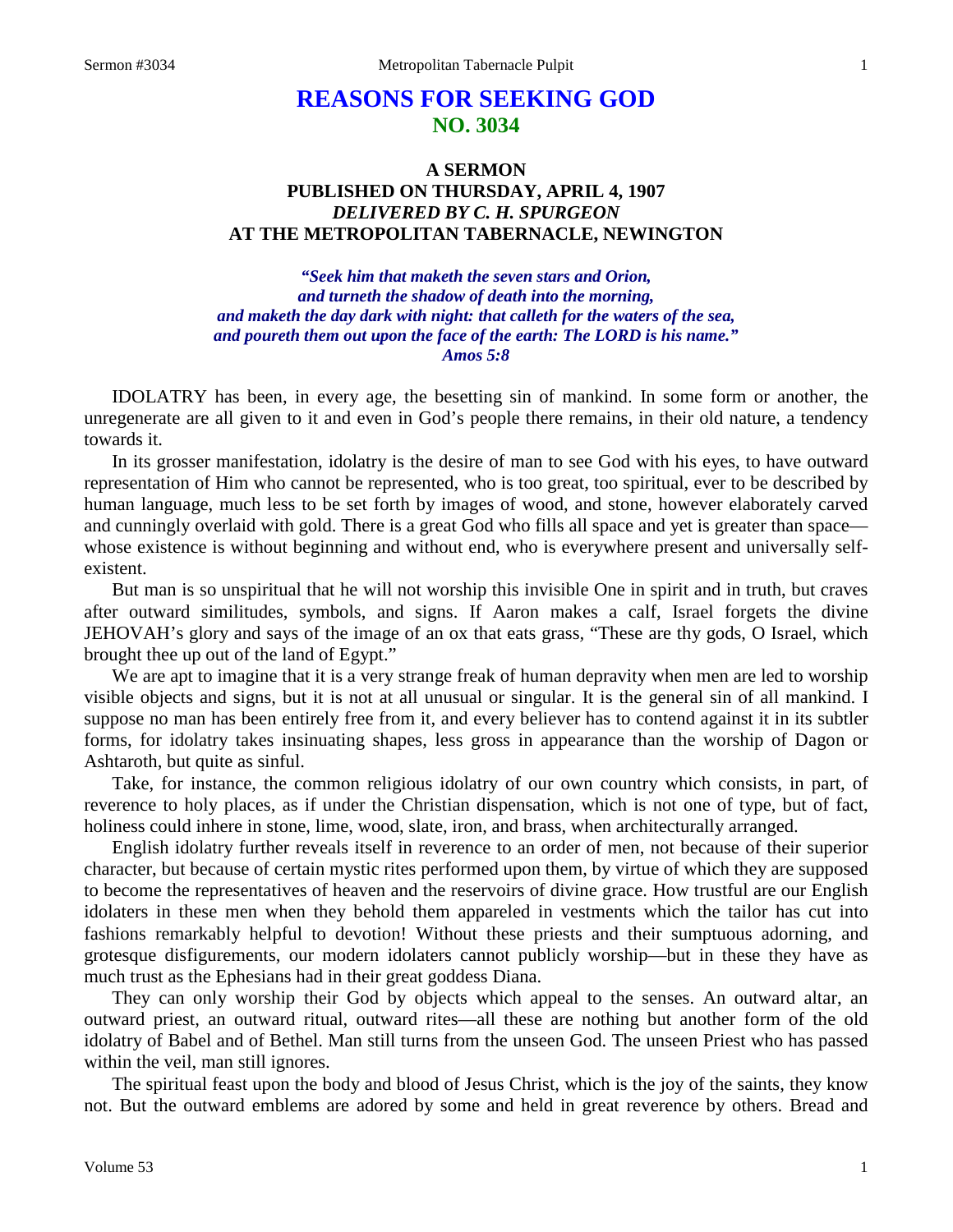wine, which are but created and common things, even when placed on the table to assist us in communion, are made into deities by the blind idolaters of this age. Could Egypt or Assyria do worse?

Bread used at the ordinance is but bread and nothing other than ordinary bread. Its emblematic use imparts to it no measure or degree of sanctity, much less of divinity. It is idolatry—flat, groveling idolatry—and nothing less, which on all sides is spreading its mantle of darkness over this land under the pretense of profoundly reverent piety.

Where Ritualism does not reign, how easy it is for men to be idolaters of themselves! What is selfreliance, understood as too many understand it, but idolatry of self? It is the opposite of dependence upon the living God, the great source of power and wisdom. Reliance upon my own wisdom, upon my own resolution, upon my own strength of mind—these are idolatries in a subtle and attractive shape.

What is much of our overweening affection to our children and to our relatives? What is our unsubmissive repining but idolatry? How is it that we rebel against God if our friends are suddenly taken from us? O man, why is it that your God has so little of your love and the creature so much? There is a lawful affection—up to that point, you should go. There is an unlawful affection when, by any means, the creature comes before the Creator—to this you may not descend. Unlawful love, love which idolizes its object, is to be avoided with all our might.

Then, again, perhaps a less excusable form of idolatry, though no excuse is to be offered for any, is that in which men idolize their estates and their confidence in their accumulations—living only to acquire wealth and position—struggling in the race—not to win the crown which is immortal—but that poor wreath with which men crown the wealthy merchant, the diligent student, the eloquent barrister, the valiant man of arms. This is idolatry again, for it is setting up an earthly object in the place of the Creator. To God is due all my love, my trust, my fear. He made me and therefore I am bound to serve Him—and whenever I lay down, at the feet of any person or object, dominion over my powers, apart from God, I am at once guilty of idolatry.

I cannot stay to tell you all the various form which this idolatry assumes, but may God give us grace to strive against them. And you who are still held captive by these idolatries, may He deliver! May He save you from leaning upon an arm of flesh, from trusting in what may be seen and handled, and bring you to rely upon the invisible God, to whom alone belongs power and strength, and who has a right to our confidence and our service!

The text is addressed to those who have been guilty, either in word, or thought, or deed, of idolatry against God. It gives arguments to persuade them to turn away from everything else, and to seek the true God. We shall read the text, first, *in its natural sense* and then, diving into its meaning a little more deeply, *we shall find spiritual reasons in it for seeking JEHOVAH, and JEHOVAH alone.* 

**I.** First, then, IN THE NATURAL SENSE OF THE TEXT, we find a truth which is plain enough, but which we need to constantly be reminded of, namely, that *JEHOVAH is really God*. If JEHOVAH were not really the Creator of the world, if He did not in very deed make "the seven stars and Orion," if He did not actually work in the operations of providence, changing the night into day, and day again into night, we might be excusable for not rendering Him service, since homage might be safely withheld from an imaginary deity.

But *as God is real* and exists as truly as we do, as our existence is dependent upon His sovereign will, and He is All-in-all, *it is due to Him that we should "seek his face.*" And simple as that utterance is, I have need to push it home to you. I am afraid, dear friends, that many of you think of religion in its bearing towards God as being a very proper, but at the same time, imaginative, matter. You do not practically grasp the thought that God is and that He is the Rewarder of them that diligently seek Him. You do not lay hold upon the fact that as surely as there are fellow creatures round about you, there is a God close to you, in whom you live, and move, and have your being.

The worldly man puts his foot down on the earth and he says, , and he says, "Ah! I believe in this. Here is something solid and I feel it." He takes up certain fragments of that earth, yellow and glittering, and he says, "This is the main chance. I believe in this."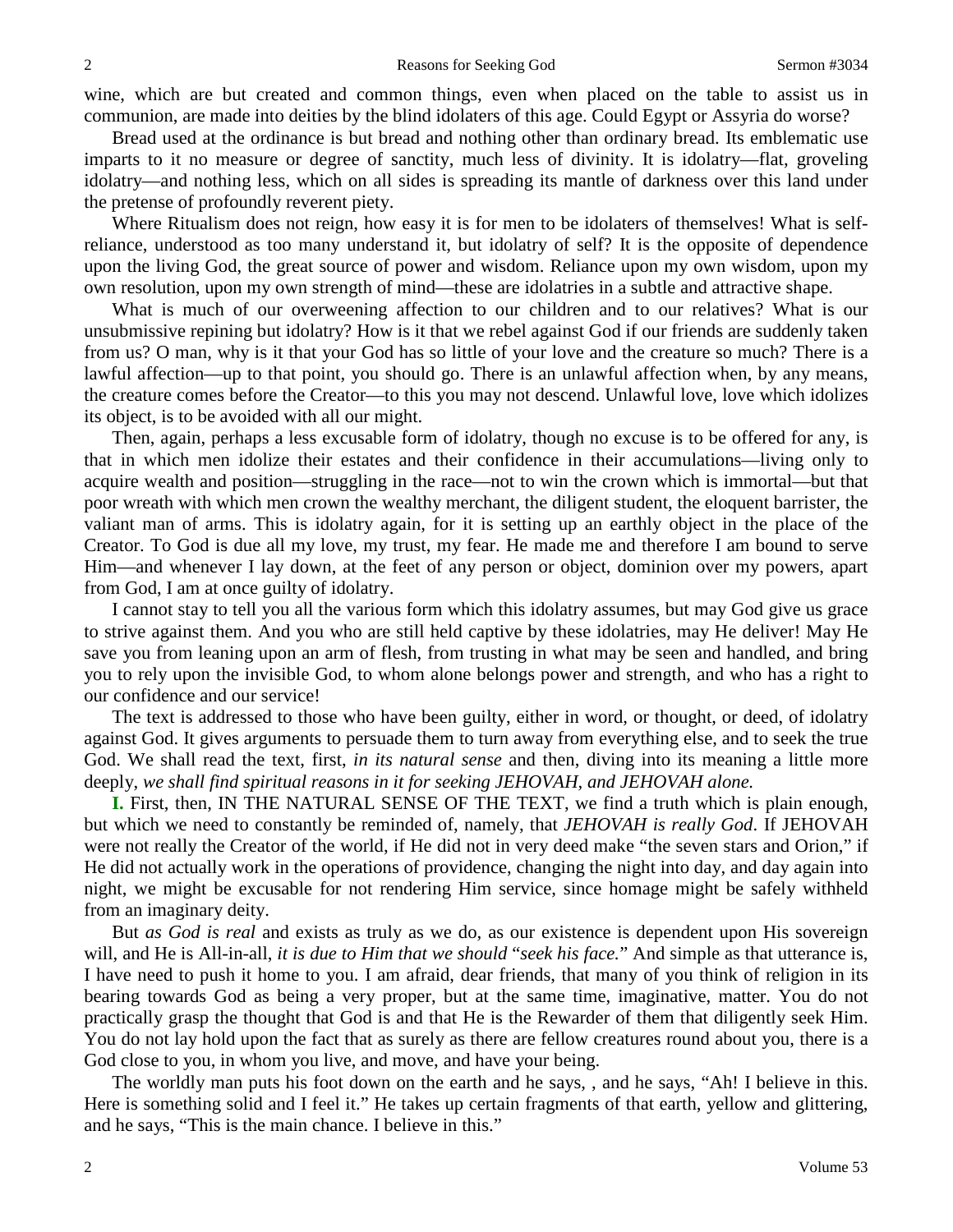Just so, the created earth is real to him and God, who created all things, is to him but a shadowy being. He may not rudely deny His existence, but practically, he reduces his thought of God to a mere fancy and says in his heart, "No God."

My attentive hearer, I trust that you are not so unwise. You know that God is, that He *is* even if we *are not*, that He fills all things and that He dwells everywhere—and since He is the Creator, the First and Chief of all things, I trust you are anxious to seek Him and to yield to Him your obedience.

Note, from the text, that God is not only the true God, but *He is the glorious God.* I cannot understand how the heathen, supposing their gods had been gods, could worship such little, mean, base, and contemptible beings. Think of Jove, for instance, the great god of Rome and Greece—what a disgusting animal he was! What a monster of sensuality, selfishness, and folly! I should feel it hard, as a creature, to worship such a god as that, if he could be a god.

But when I think of Him who made "the seven stars and Orion," who stretched out the heavens like a curtain and made the sky as a molten looking-glass—who is magnificent in the acts of creation, marvelous in the wonders of grace, and unsearchable in all the attributes of His nature, my soul feels it to be her honor and delight to adore Him. It is an elevation to the soul to stoop to the dust before such a God.

The more we reverence Him, and the less we become in our own sight, the more sublime are our emotions. Well did even a heathen say, "To serve God is to reign." To serve such a God as ours is to be made kings and priests. Oh, were not our hearts perverted and depraved, it would be our greatest happiness, our highest rapture, to sound forth the praises of a God so glorious, and our hearts would be always inquiring of Him, "Lord, what will You have me do? Your will is wiser and better than my own will. I ask no greater liberty than to be bound with Your bands of love. I ask no greater ease than to bear Your blessed yoke."

Since, then, the Lord is real and moreover, so glorious as to be infinitely worthy of worship, we should seek Him and live.

Again, *JEHOVAH, the true God, is most powerful* for He "maketh the seven stars and Orion, and turneth the shadow of death into the morning, and maketh the day dark with night: that calleth for the waters of the sea, and poureth them out upon the face of the earth: JEHOVAH is his name."

Think reverently of Him, for He is not like the gods of the heathen, of whom the psalmist said in satire, "Their idols are silver and gold, the work of men's hands. They have mouths, but they speak not: eyes have they, but they see not: they have ears, but they hear not; noses have they, but they smell not: they have hands, but they handle not: feet have they, but they walk not: neither speak they through their throat."

Contempt and ridicule are poured upon these wooden gods by the prophet Isaiah when he tells of the workman who takes one end of a log and makes a god of it—and with the other part kindles a fire and warms his hands and cooks his food. Such a god as this it is indeed a degradation for the human mind to worship.

But the true God, who has displayed His power in the glittering firmament and in the foaming sea, who is revealed with wonder to the eye of the astronomer in the innumerable worlds revolving in boundless space—such a God we must reverence. In the hour of storm and tempest, when the Lord is abroad, riding in His chariot of thunder-cloud upon wings of the wind, casting forth His hailstones and coals of fire, making the earth shake at the sound of His voice and breaking the cedars of Lebanon with the flash of His spear, we feel we must adore Him. And as we bow before Him, reason endorses the worship which grace suggests. Is not His power a cogent argument for seeking Him? Will not you who have hitherto lived without Him, now adore Him? A real God, so glorious and so powerful, should surely command your reverent adoration.

Further, *He is a God who works great marvels,* achieving wonders every moment which would astonish us if we were not so used to beholding them. They tell the story—'tis but a legend of the days of Solomon the wise—that the king astonished all beholders by taking a seed and producing from it, in a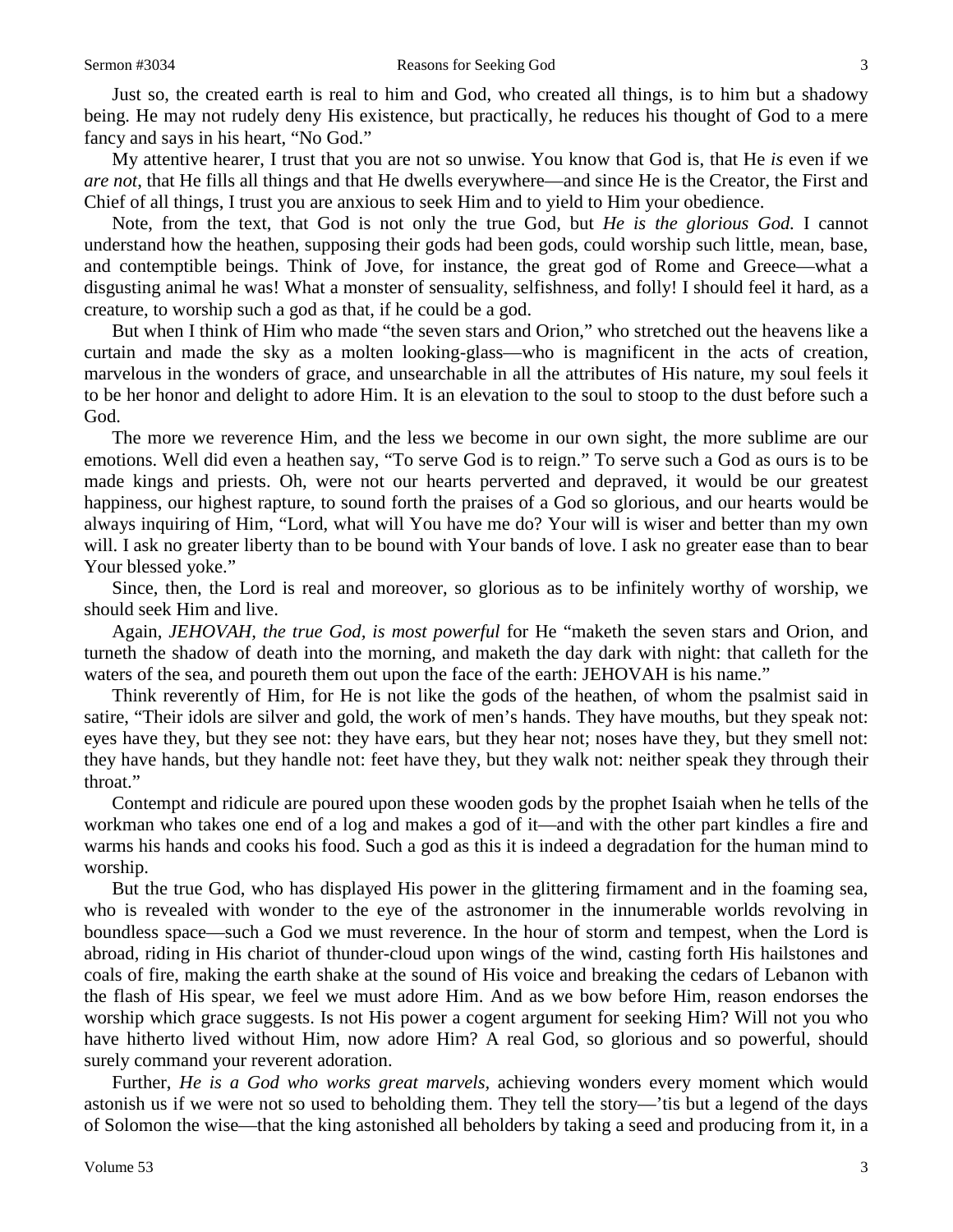few moments, a full-grown plant. They cried, "How wonderful! How astonishing!" But the wise man said, "This is only what the Lord does every day. This is what He is performing everywhere in His own time, and you see it, and yet you never say, 'How wonderful!'"

When we have watched those who practice sleight-of-hand perform their feats, we have marveled greatly, but what are a few poor conjuring tricks when compared with the ordinary, but yet matchless processes of nature? Our fields and hedgerows teem with marvels never equaled by all the wisdom and skill of man.

Walk into the grass field and you tread on miracles. Listen to the birds as they sing in the trees and you hear marvelous speech. If one little mechanical bird, with a few clockwork movements, were warbling out something like music in an exhibition, everybody would gather round it, and some would even pay to hear it sing—and yet thousands of birds sing infinitely more sweetly than anything man can make—and men had rather kill them than admire them. Men fail to see the miracle which God is working in each living thing.

Turn your eyes above you to the starry firmament and watch the Pleiades and Arcturus with his sons, for though we know but little of them, they have won from many an observer an awestruck acknowledgment of the greatness of God, insomuch that it has been said that—

#### *"An undevout astronomer is mad."*

The order, the regularity, the manifest calculation and design which appear in every one of the constellations, in every single planet, in every fixed star, and in every part of the great multitude of worlds which God has created, are such decisive evidences that, if men do not see something of God in them, they must be weak in their minds or wicked in their hearts.

Surely, what is seen of God in this way has tended to make us worship Him. Many of you may know but little of astronomy, but still, you see every day that God is working everywhere around us, and that heaven, and earth, and land, and sea, are teeming with the products of His marvelous skill. The revolutions of day and night, and the formation and fall of rain are indisputable proofs of the presence of eternal power and Godhead. Let us, therefore, seek the Lord!

How is it that a man can go up and down in God's world and yet forget the God who made the whole? I do not suppose that a man could have walked through the Exhibition at Paris without thinking of the emperor whose influence gathered all those treasures together, and who attracted the kings and princes of the earth to visit it. And yet men will go through this world, compared with which the Paris "Exposition" was a box of children's toys, and will not recognize God therein!

Oh, strange blindness, mad infatuation that, with God everywhere present, and such a God—the God whom to know is life eternal, whom to delight in is present happiness and future bliss—man is willingly ignorant, blind to His own best interests, senseless to the sweetest and the most ennobling emotions, and an enemy to his best Friend!

The surface of the text supplies us with motives for seeking God. Oh, that the Holy Spirit might supply us with grace that we might *feel* the motives and be obedient to them!

**II.** We will now regard the text WITH A MORE SPIRITUAL EYE.

We speak to those who are sensible of their departure from the living God and are anxious to be reconciled to Him by the forgiveness of their sins for Jesus' sake. But our text also has a word for the obdurate and unawakened. In many parts of Scripture, the Lord has been pleased to invite the penitent to come to Him, but in this passage, in order that the invitation may miss none, it is made exceedingly wide in its character.

Our text will appear to be very wonderful if we notice the context in which it stands, "Ye who turn judgment to wormword, and leave off righteousness in the earth, seek him." There is no mention of those who thirst for Him, who are humbled, and confess their faults, but this exhortation is given to those who have no good points about them, but many of the most pernicious traits of character. Those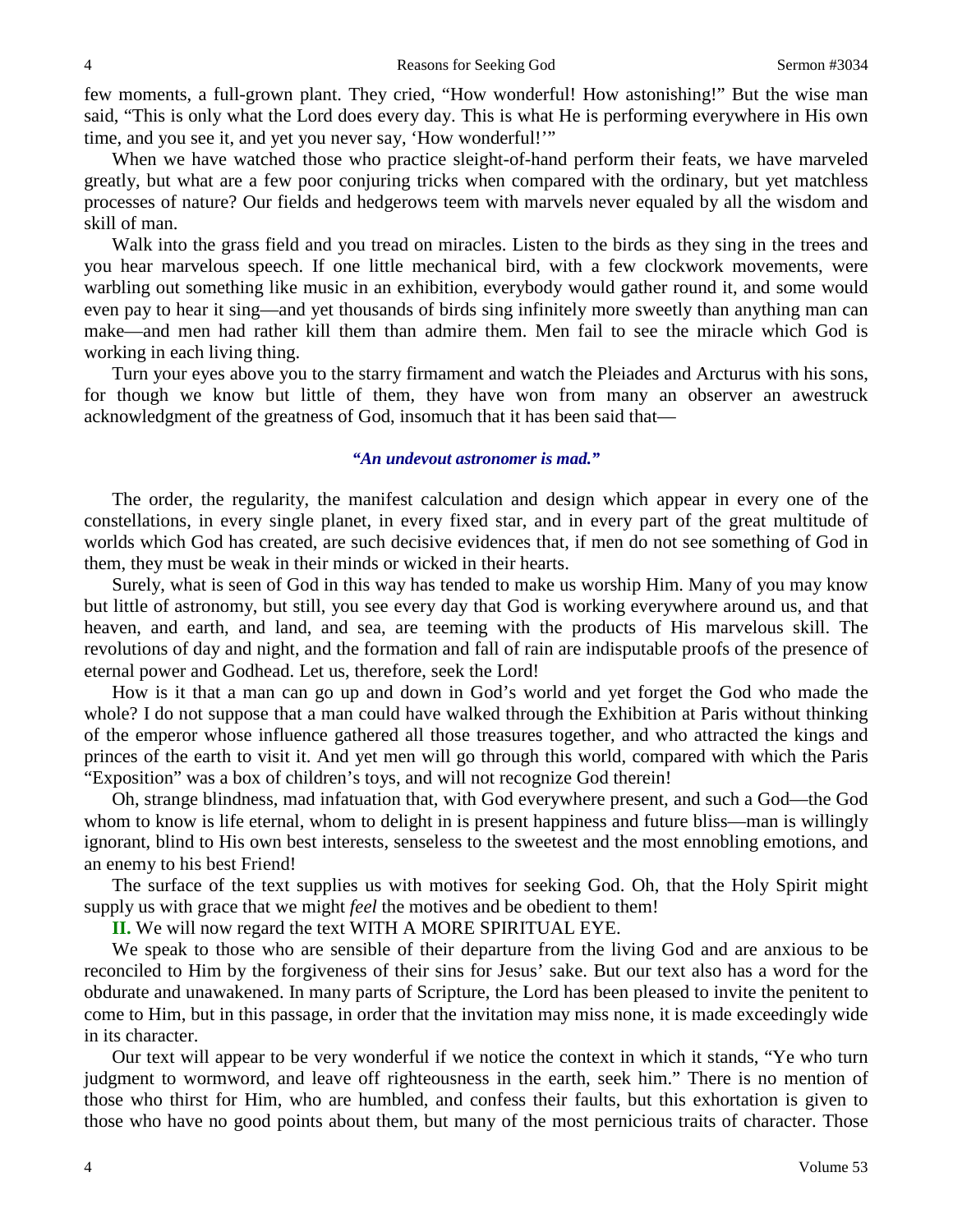who turn judgment into wormwood and leave off righteousness in the earth—even they are bidden to seek God. Marvelous mercy!

Who after this shall dare despair? If my hearer has, up to this day, lived a stranger to God, the text does not exclude him from seeking God, but as with an angel's voice, it whispers, *"*Seek him." If sin has perverted your judgment, yet seek the great Creator and Preserver. Seek Him, for you shall find Him. You are not bidden to seek His face in vain—the command to seek Him implies the certainty of His being found of you.

The reasons given for seeking the Lord are, spiritually, these. The Lord "maketh the seven stars." That is to say, the Pleiades, and He also "makes Orion." Now, the Pleiades were regarded as being the constellation of the spring, harbinger of the coming summer. We read of "the sweet influences of Pleiades." They are most conspicuous at the vernal period of the year.

On the other hand, the Oriental herdsman, such as Amos was, when he saw Orion flaming aloft, knew the wintry sign right well. Both the Pleiades and Orion [See sermon #818, The Pleiades and Orion] are ordained of the Lord—*He makes our joys and our troubles.* See, then, the reason why we should seek God, because if Orion should just now be in the ascendant, and we should be visited with a winter of despondency, chilled by howling winds of fear and sharp frosts of dismay—if we seek God, He can withdraw Orion and place us under the gentle sway of the Pleiades of promise, so that a springtime of hope and comfort shall cheer our souls, to be succeeded by a summer of rare delights and fruitful joys.

Hear you this, poor troubled one? Whatever your sorrow may be, the God who made heaven and earth can suddenly change it into the brightest joy. By the dispensations of His providence, He can do it. Your circumstances, which are now so desperate, can be changed by a touch of His hand within an hour. To whom can you better apply for succor?

And if your heart be sick and sad with a sense of sin, and you are pining with remorse, His grace can find a balm and cordial for your wounded conscience, which shall give you peace at once. Before the clock ticks again, God can grant you perfect salvation, blot out your sins like a cloud, and like a thick cloud your iniquities. Seek you the pardoning God. Seek Him, I say, for to whom else should you go? Where else should you look for strength but to the Strong? Where else for mercy but to the God and Father of our Lord Jesus Christ?

*The Lord, moreover, turns grief into joy*. In the text it is added, "He turneth the shadow of death into the morning." The long dark night of sorrow, blacker than darkness itself because it presages everlasting wrath, the night created by the grim shadow of death—cold, chill, terrible—may have fallen upon your soul, but the living God can at once turn this darkness into the brightness of the morning.

When the sun arises with healing beneath his wings, the whole earth is made to smile, and even thus can the Lord at once make your whole nature glad with the light of His countenance. Though you are ready to lie down in despair, though you suppose that hell yawns for you, and will soon receive your guilty soul—He can turn this shadow of death into the morning of peace and joy.

To whom, then, should you go but to this God? He has already given His dear Son to be the way of life for us sinners. Have you ever heard of another who gave His son to die for His enemies? Gad not about after other helpers, but come at once to your Heavenly Father's arms, and say with the prodigal, "I will arise and go to my Father."

If you are willing to come to God, the way is open, for Jesus died. You must not come arrayed in the supposed fitness of your own good works or good feelings, but you must come resting on the finished work of the appointed Savior. If you look to Him, you shall be lightened. If you come with His name upon your lips, you shall ask what you will, and it shall be done unto you. Should not this be a reason for coming—that He can turn your night into day, your winter into summer?

But the text bears another aspect, namely, that *God can also turn your present joy into grief* and therefore you should seek Him. He makes the seven stars give way to Orion. "'He maketh day dark with night." At this moment, it may be that you are at ease—but how long will you be so? Though you have no God, you are content with what you possess in this world, satisfied with your daily earnings, or with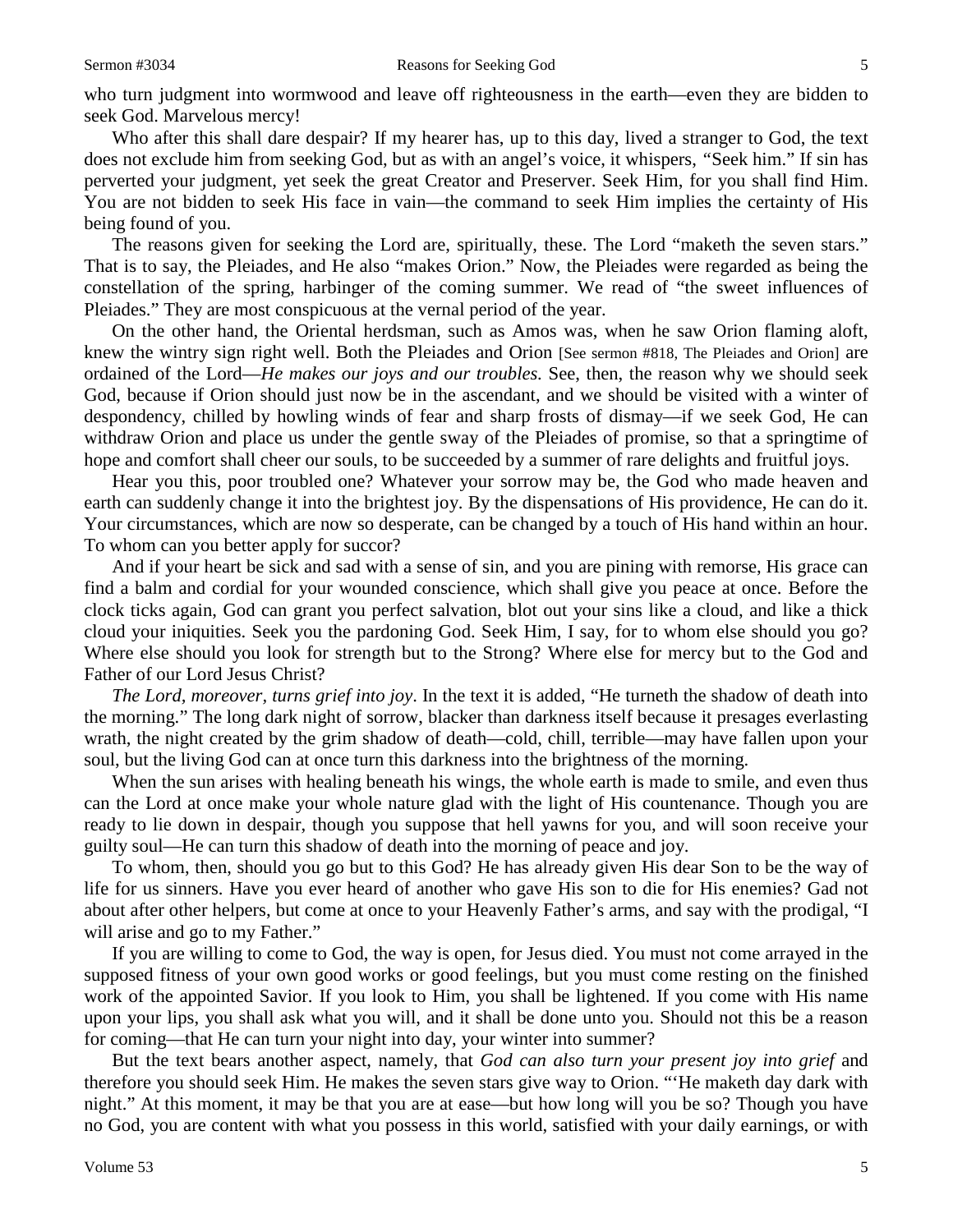your yearly income, charmed with your wife, your children, your estate. But remember how soon your joys may be taken from you.

Have you not heard how often God's providence has stripped the house, stripped the family, stripped the man's very soul of every comfort? Remember you not the story of Job who, in one day descended from riches to poverty? Know you not that, although the wicked spread themselves abroad like a green bay tree, they shall suddenly wither, and though they are exceeding proud and strong, they shall come to their appointed end, like the ox fattened for the slaughter?

All our joys on earth are dependent upon the sovereign will of heaven. Some of you know this by bitter experience, for you have seen the delight of your eyes taken away in a stroke, and the comfort of your heart carried to the grave. Now, to whom should you fly for succor, but to Him upon whom all your present comfort depends and who can so soon take it all away?

How prudent to be at peace with Him! How wise, above all wisdom, to be reconciled to the mighty God! But alas for those who have often been warned, but who will not heed the warning! They have hardened their necks and will be suddenly destroyed. Their day will blacken into everlasting night. The proud sinner will die as others do—his eye will pale and his brow grow cold, for he must face inexorable Death.

And then, when he comes into the land to which the wicked are banished, he will enter into the outer darkness, darkness which shall be felt, in the land of confusion, where there is no beginning of hope, or end of misery—who would then desire to stand in his soul's stead? Escape then before the darkness gathers. Seek Him, O man, who makes the day dark with night!

> *"Ye sinners, seek His grace, Whose wrath we cannot bear; Fly to the shelter of His cross, And find salvation there."*

The last clause of the text suggests a fourth reason for seeking the Lord, namely, *God may make that which is a blessing to some a curse to others.* Did you observe it? Seek Him "that calleth for the waters of the sea, and poureth them out upon the face of the earth." This may allude to the deluge, when the waters of the ocean covered the very tops of the mountains.

But it may be equally well-explained by reference to the clouds which yield refreshing rain. The sun draws up the waters of the sea, leaving the salt behind, and when these exaltations have floated their appointed time in the air, they descend upon the thirsty earth to make glad the soil. Now, since the clause bears two readings, it were well to note how the actions of God oftentimes bear two renderings.

There is, for instance, the gift of His dear Son, an unexampled act of love—and yet to some of you it will prove "a savor of death unto death." To the unbeliever, it will prove a terrible thing that Jesus ever came into the world. He is a precious cornerstone to those who build upon Him, but those who stumble upon Him shall be broken—and if this Stone shall fall upon any man, it shall grind him to powder.

That which is heaven's greatest joy is hell's greatest horror. When Christ shall come, the sight of Him shall draw forth the acclamations of His people, but it will also cause the utmost anguish to His enemies. They shall weep and wail because of Him. They shall call upon the rocks and mountains to fall upon them, and hide them from the face of Him who sits upon the throne and from the wrath of the Lamb. Since you, who so constantly hear the Gospel must have it made to you either a savor of death unto death or of life unto life, I pray that the Eternal Spirit may show you the wisdom of seeking God by Jesus Christ—and of seeking Him now.

It will be a dreadful thing, at the last great day, to find the gentle Lamb become a Lion to you, to tear you in pieces when there shall be none to deliver! Why should that, which is the meat of humble souls, become your poison? Why should the blood of that Savior, in which so many have washed their robes, and made them white, be your condemnation?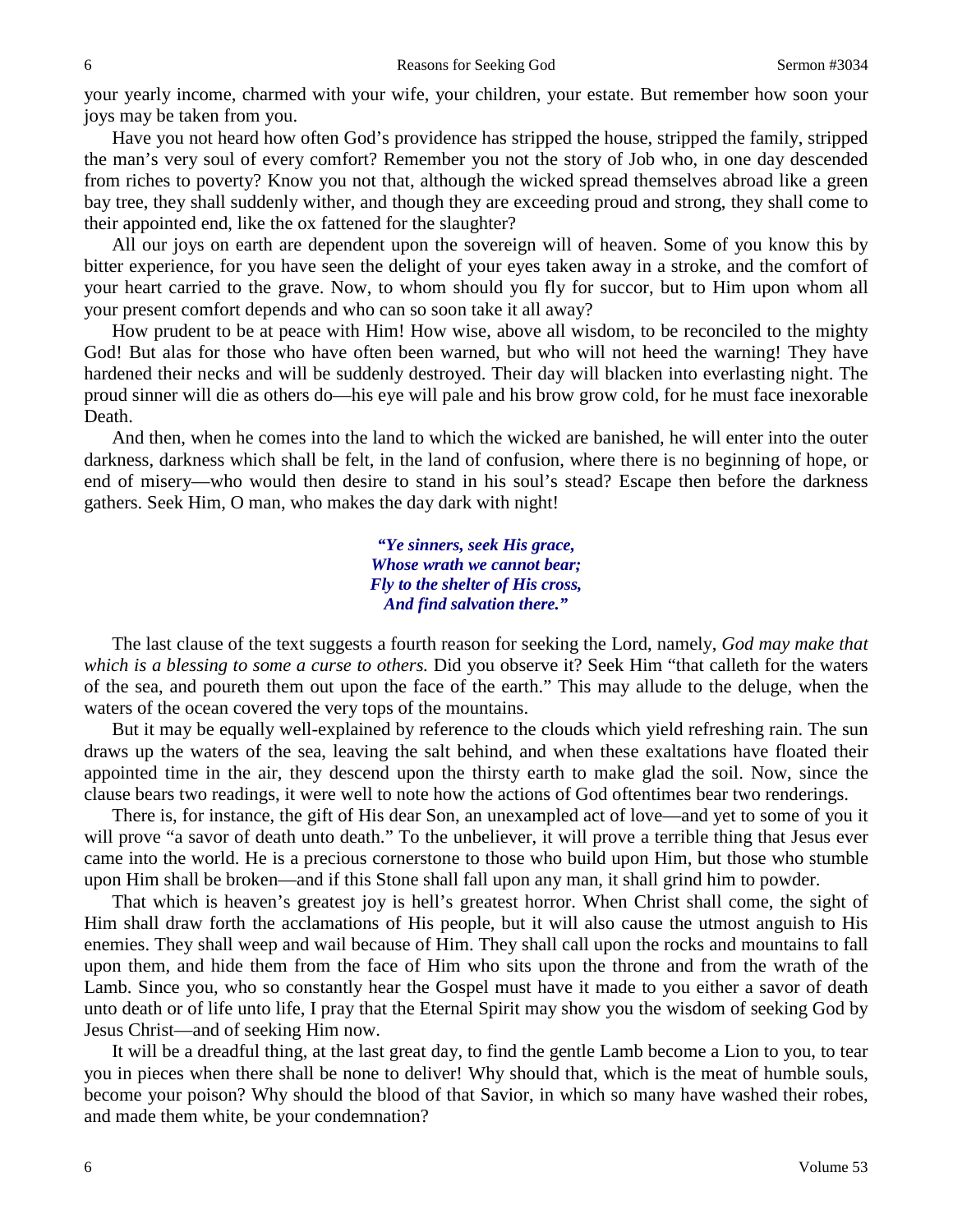Remember that the blood of Jesus will be either upon you to cleanse you or upon you to condemn you. That dreadful cry of the Jews in the streets of Jerusalem, "His blood be on us, and on our children"—what a curse it brought upon their race in the massacres within the city walls, and in the bitter exile and suffering which they have so long endured! Take care that the same curse does not bring upon you an eternal exile from God!

Seek His face, I beseech you! You may not long have the opportunity to seek it. The day of His mercy may close as closes this day with the setting sun. You may not survive to enjoy another day of Gospel invitation. May God the blessed Spirit, who alone can do it, make you seekers—and then make you finders—and His shall be the praise!

Thus much to the unconverted. The people of God can think over the text in relation to themselves. It is rich in priceless instruction to them, but time forbids me to direct their meditations. Farewell.

## **EXPOSITION BY C. H. SPURGEON**

#### *Psalm 139*

In this Psalm, David praises God by specially dwelling upon the one attribute of omniscience. If we really wish to praise God, we must think of Him as He is, and it is the best praise that we can render to God to describe Him as He is. And any one of His many attributes is so full of His glory that, if we give due honor to it, we shall have much to say upon it.

**Verse 1.** *O LORD, thou hast searched me, and known me*.

It is true that God knows everything, but that is not what David says here. He makes a personal application of the universal truth, "O LORD, thou hast searched me, and known me." He does not talk about God's knowledge of other men, but he speaks to God concerning himself, "O LORD, thou hast searched me, and known me." "'Thou hast searched me,' as if You were looking for contraband goods. You have ransacked me, You have gone down into my very heart, and have spread out every secret part of my being—'Thou hast searched me, and known me.'"—

> *"Lord, Thou hast search'd and seen me through, Thine eye commands with piercing view My rising and my resting hours, My heart and flesh, with all their powers."*

# **2.** *Thou knowest my downsitting and mine uprising, thou understandest my thought afar off.*

"What I do, and what I do not do—my downsitting for rest and my uprising for action—You know me altogether, my most trivial deeds, and my most important movements. My thoughts are so well known to You that, even before I think them, You know what they will be. You need not come near to me in order to know me, so strong is Your eye that if You only look at me from a vast distance as a man looks at a star in the midnight air, 'thou understandest my thought afar off.'

What I think and why I think it, whether it be sorrowful or hopeful, You understand my thought. Sometimes, I cannot understand it myself, but You always understand it."

**3.** *Thou compassest my path and my lying down, and art acquainted with all my ways.*

"You have put a ring around me both in my stayings and my goings. I go to sleep, but You do not sleep. I cannot think of You while I slumber, but You think of me, and Thou 'art acquainted with all my ways."

> *"Great God, Thy penetrating eye Pervades my inmost powers; With awe profound my wondering soul Falls prostrate, and adores.*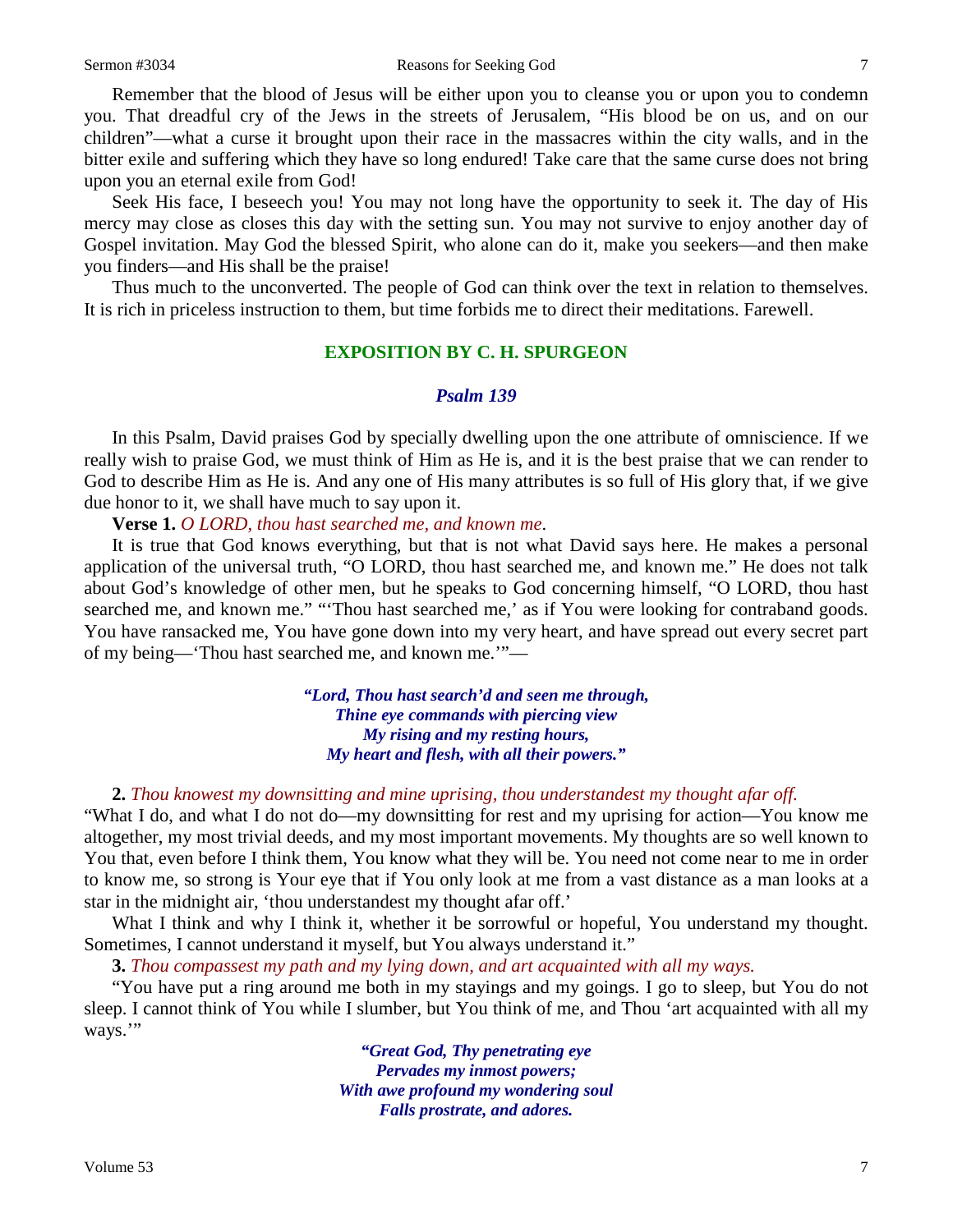*"To be encompass'd round with God, The holy and the just; Arm'd with omnipotence to save, Or crush me into dust!*

*"Oh, how tremendous is the thought! Deep may it be impress'd! And may the Spirit firmly grave, This truth within my breast!"*

## **4.** *For there is not a word on my tongue, but lo, O LORD, thou knowest it altogether.*

"You not only know what it is, but You know all about it—even the word which I have not yet spoken, the word that is on my tongue, as well as the word that is not on my tongue. Those seeds of speech that have as yet not grown into words, You know them altogether."

**5.** *Thou hast beset me behind and before, and laid thine hand upon me.*

"Like men lying in ambush, 'Thou hast beset me behind and before.' All that I have ever done and all that I shall ever do, You know it all. I am like one under arrest, upon whom the officer lays his hand so that he may have no opportunity of escaping. I am in Your grip. You have taken such a firm hold upon me that I cannot get away from You. In another sense, I am like a child enfolded in His mother's arms, for You have 'laid thine hand upon me.'"

**6.** *Such knowledge is too wonderful for me; it is too high, I cannot attain unto it.*

"I cannot climb up to Your glorious throne—the very lowest step of it is far higher than my feet can reach. 'I cannot attain unto it.'"

**7.** *Whither shall I go from thy spirit? or whither shall I flee from thy presence?* 

"I do not want to do so, but it would be quite impossible for me to flee from Your presence even if I wished to do so. Neither by steady marching, nor by rapid flight, can I get away from You*.*"

**8.** *If I ascend up into heaven, thou art there:*

The Hebrew is, "Thou there," as if there was nothing else there but God.

**8.** *If I make my bed in hell, behold Thou art there.*

This seemed even more amazing to the psalmist than that God was in heaven, so he put in a "behold"—"Behold, thou."

**9.** *If I take the wings of the morning, and dwell in the uttermost parts of the sea;*

"If I fly on the wings of light, which travels with inconceivable rapidity,"

**10.** *Even there shall thy hand lead me, and thy right hand shall hold me.*

"I cannot go there except by Your leading and I shall not be there except by Your uplifting. There is no way by which I can keep away from God even if I try to do so. If, instead of living in the light, I seek to hide myself in the darkness, what then?"

**11.** *If I say, Surely the darkness shall cover me; even the night shall be light about me.*

"The very night shall change its nature and turn from darkness into light."

**12.** *Yea, the darkness hideth not from thee; but the night shineth as the day: the darkness and the light are both alike to thee.*

See, my dear brethren, how we dwell continually under the inspection of God? You have seen bees in a glass hive and watched all their movements, or you have put an insect under a powerful microscope and examined every part of it. Even so does the omniscient God watch and examine you. Nothing is done by you that He does not observe. The poet speaks of the fierce light that beats about the throne of man, but you dwell in that far fiercer light which beats about the throne of God.

**13.** *For thou hast possessed my reins:*

"Those secret organs of my body which I cannot see, and whose working I can only imperfectly comprehend."

**13.** *Thou hast covered me in my mother's womb.*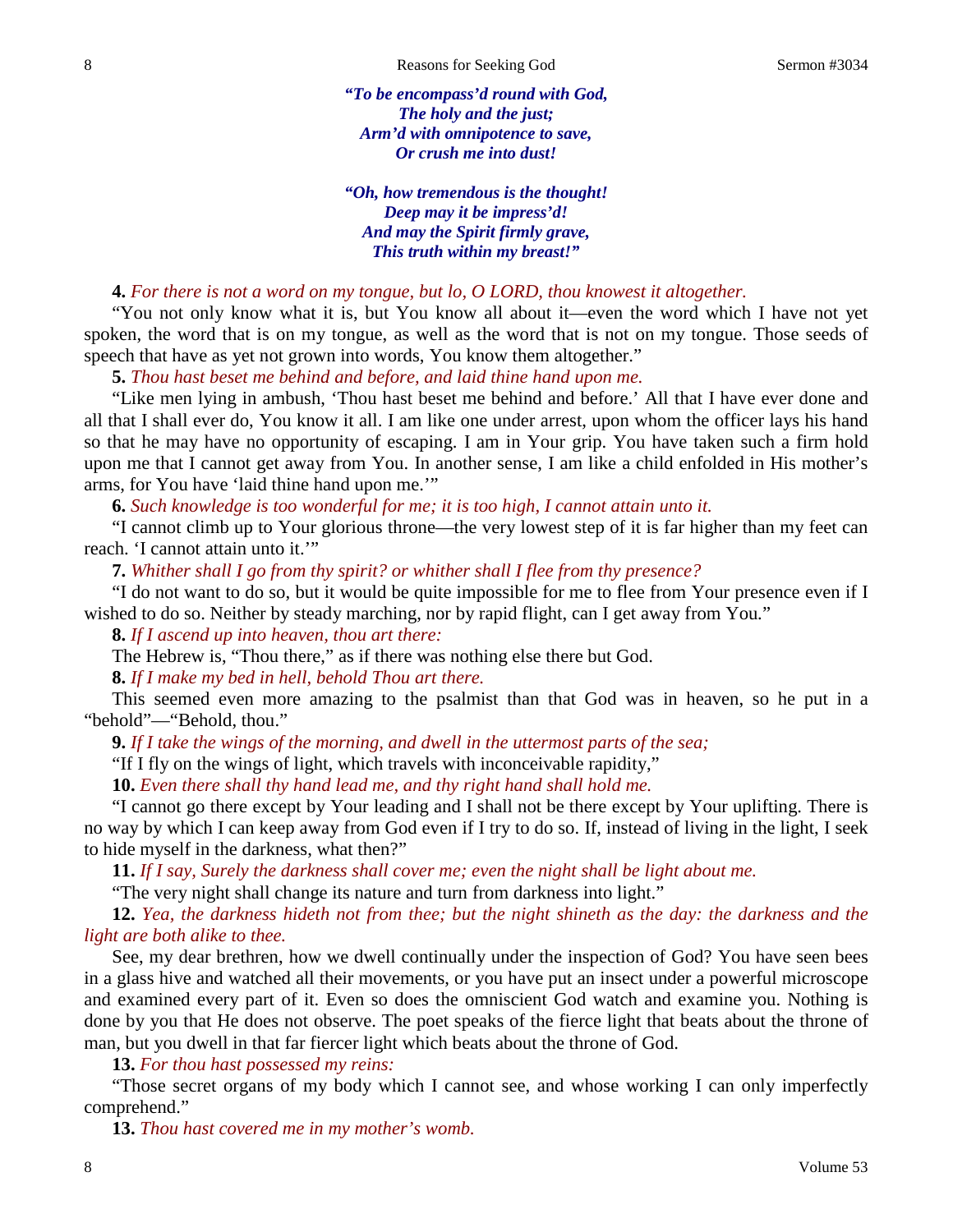"Even before I came on the stage of action, You were exercising wondrous care over me."

# **14.** *I will praise thee;*

That is a good resolution for each one of us, as well as the psalmist, to make. As God sees me, let me praise Him—it will be pleasing to Him to hear me praising Him. "I will praise thee;"

**14.** *For I am fearfully and wonderfully made:*

Nobody can rightly study the anatomy of the human body and see the beautiful arrangement of the various veins, and nerves, and sinews, and muscles, and bones without saying with the psalmist, "I am fearfully and wonderfully made:"

**14.** *Marvelous are thy works; and that my soul knoweth right well.*

To study God's marvelous works, you need not go abroad, for they can be plainly seen in your own body. This earthly house of your tabernacle, in which you dwell so long as you are in this world, is a masterpiece of divine wisdom and skill.

**15.** *My substance was not hid from thee, when I was made in secret, and curiously wrought in the lowest parts of the earth.*

God made us in His secret workshop by a marvelous method of divine power.

**16.** *Thine eyes did see my substance, yet being unperfect; and in thy book all my members were written, which in continuance were fashioned, when as yet there was none of them.*

God's wonderful foreknowledge enabled Him to know us even before we knew ourselves or anyone else knew us. And in the very making of us, the creation of our body and mind and spirit, God was beforehand with us.

**17.** *How precious also are thy thoughts unto me, O God! how great is the sum of them!*

"I love to remember that You, my God, are thinking of me. I am not distressed or alarmed by that recollection. I do not say, 'How terrible are thy thoughts unto me, O God.' But 'How precious'—how consoling, how full of promises of blessing to me—'are thy thoughts unto me, O God! how great is the sum of them!"

**18.** *If I should count them, they are more in number than the sand: when I awake, I am still with thee.*

"You lull me to sleep and You awake me in the morning. And when I open my eyes, You are still there." Happy believer, who is always with God! Why should not You and I, dear friends, always be consciously in the presence of God? We are never right unless we are in that condition—and if we ever begin to forget God, we are in a wrong state of heart. If we can live, from day to day, without realizing that God is near us, we are falling into a sad and dangerous condition.

**19.** *Surely thou wilt slay the wicked, O God:*

It cannot be that God has seen all their wicked acts and read their evil thoughts, and yet will spare them. When men offend in the very presence of the judge, it is easy work for him to try them.

**19.** *Depart from me therefore, ye bloody men.*

"You men of blood, you men stained with the blood of your fellows, get away from me, for I do not want to be harboring criminals. God sees my company as well as myself so depart from me."

**20.** *For they speak against thee wickedly, and thine enemies take thy name in vain.*

David could not bear even the thought that men should insult such a God—a want of reverence to the All-seeing One was altogether unbearable to him, so he bade those who were guilty of such wickedness to take themselves away from him.

**21-22.** *Do not I hate them, O LORD, that hate thee? and am not I grieved with those that rise up against thee? I hate them with perfect hatred: I count them mine enemies.*

We are to love our own enemies, but we are not to love God's enemies, nor willingly to mix with them. How can Christian men associate with the lewd and irreverent without becoming partakers of their evil deeds? Let us take note of what David says and realize that we cannot be the friends of God if we are the friends of God's enemies.